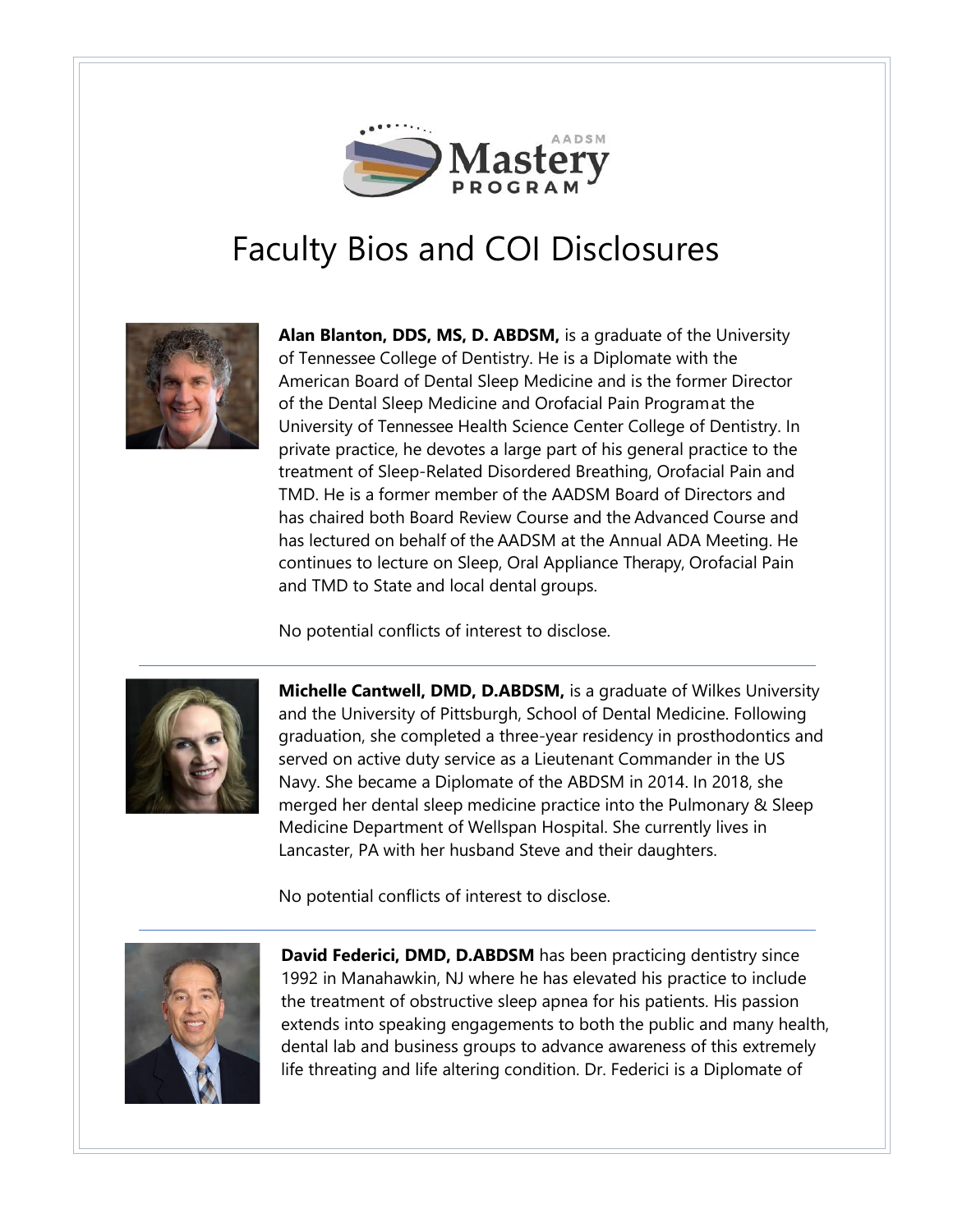the American Board of Dental Sleep Medicine and the chair of the AADSM OAT for OSA Awareness Task Force.

Conflict of Interest Disclosure Consultant: SomnoMed *The material presented in the AADSM Mastery Program has no relationship with this potential conflict.*



**Barry Fields, MD** completed his undergraduate education at Cornell University and obtained his MD at the University of Rochester School of Medicine and Dentistry before completing an Internal Medicine residency at Yale-New Haven Hospital. He then completed a sleep medicine fellowship at the University of Pennsylvania where he earned a Master's degree in medical education. He joined the faculty at Emory University in 2014 where he is now an Associate Professor of Medicine and the Sleep Medicine Fellowship Program Director. He practices sleep medicine at the Atlanta VA Health Care System and directs its sleep telemedicine program.

No potential conflicts of interest to disclose.



**David Flamenco, DDS, D.ABDSM** is a graduate of La Universidad De La Salle, Bajío, where he concentrated his studies in esthetic dentistry. He has been a dental technician since the age of 16 years old. He began private practice in Reseda, CA and now resides in San Diego, CA. Dr. Flamenco also works with SHARP hospital and has OR privileges for dental surgeries. He is dedicated to staying up to date with advancements in technology and biocompatible materials. He has taken extensive courses in multiple specialties and provides comprehensive care from start to finish within his office while utilizing the most advanced technology available. Dr. Flamenco became a Diplomate of the American Board of Dental Sleep Medicine after completing the AADSM Mastery Program. To stay up to date with the advancements of patient care he is a member of the ADA /CDA, SDCDS, ICOI, AAID, AACD, DOCS education, AASM, and AADSM.

No potential conflicts of interest to disclose.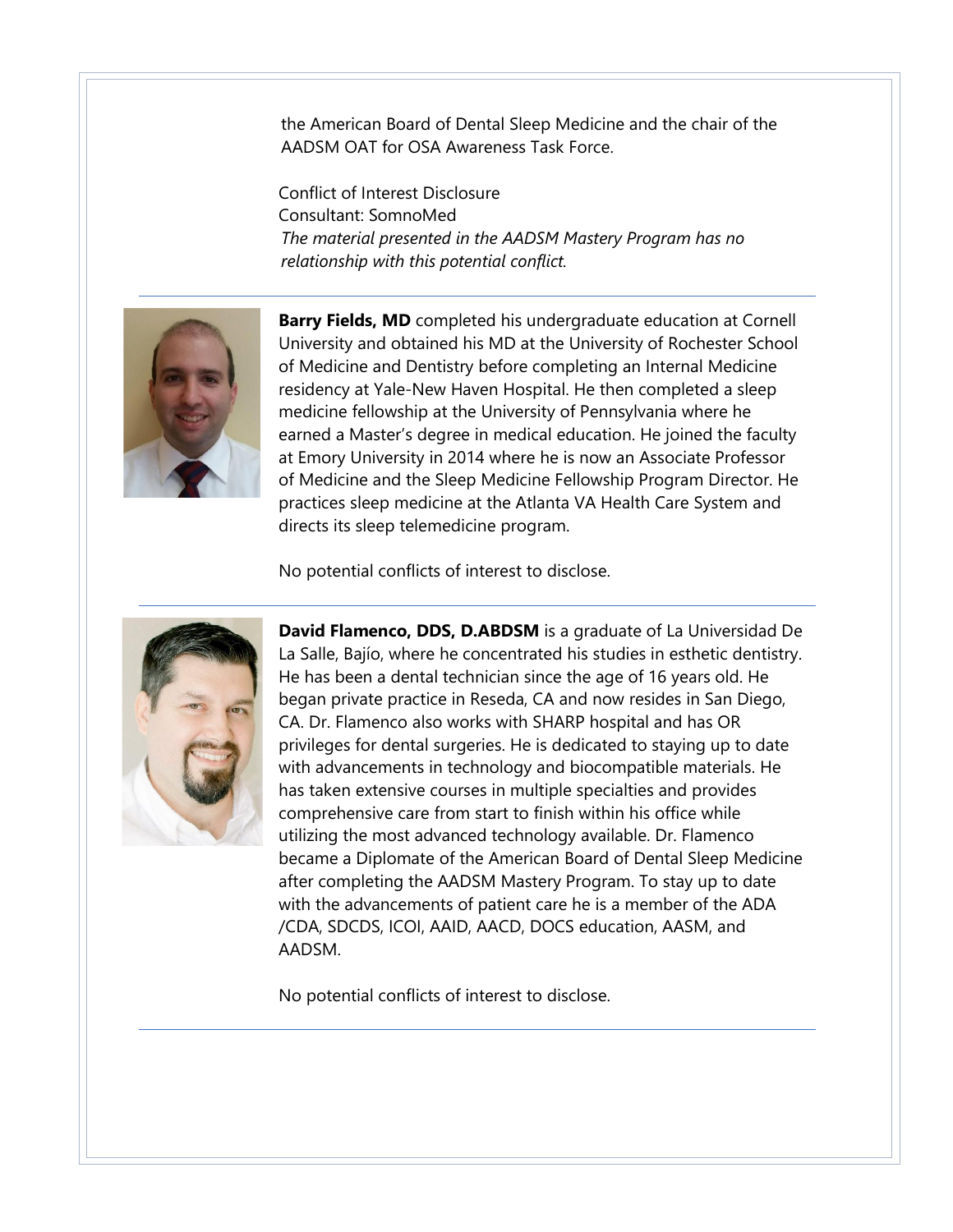

**Maria Therese Galang- Boquiren, DMD, MS, D.ABDSM,** is a

tenured associate professor at the University of Illinois at Chicago. Apart from teaching, she works in private practice and holds a hospital appointment at the John H Stroger Jr Hospital of Cook County. She is a Diplomate of the American Board of Orthodontics and is completing board certification for the American Board of Dental Sleep Medicine. Dr. Galang-Boquiren has received numerous awards for her teaching and research accomplishments. She is also very active in organized dentistry and reviews scientific manuscripts for various peer-reviewed journals. Dr. Galang-Boquiren has been invited to speak both locally and internationally.

No potential conflicts of interest to disclose.



**Subha Giri, BDS, MS, D.ABDSM,** has over twelve years of clinical experience in collaborating with sleep physicians to provide Oral Appliance Therapy for patients diagnosed with Obstructive Sleep Apnea with concurrent focus in Temporomandibular Joint Disorders and Orofacial Pain. As a current Assistant Professor of Dentistry at Mayo Clinic in Rochester, Minnesota, Dr. Giri provides Oral Appliance Therapy, in collaboration with the Center for Sleep Medicine. Dr. Giri's practice philosophy is driven by a keen interest in individualized care plans, tailored to fit each of the patient's needs ranging from the simple to the complex with particular interest in reducing risks associated with concurrent presence of Temporomandibular Joint Disorders for patients seeking Oral Appliance Therapy. Dr. Giri completed her clinical fellowship in TMJ and Orofacial Pain Management from the School of Dentistry at the University of Minnesota and a M.S. degree focusing on chronic pain mechanisms. She has been a participant dentist with the National Dental Practice Based Research Network and has authored chapters in textbook, journal articles, and patents.

No potential conflicts of interest to disclose.



**Aaron Glick, DDS, D.ABDSM,** is a Clinical Assistant Professor at the University of Texas Health Science Center at Houston School of Dentistry and Sam Houston State University College of Osteopathic Medicine. He also works part-time in private practice. He is a Diplomate of the American Board of Dental Sleep Medicine and holds Fellowship credentials with Academy of General Dentistry and International Congress of Oral Implantology. Dr. Glick has served on the AADSM Scientific Committee for 3 years. He has been published in medical and dental journals and lectures nationally on dental sleep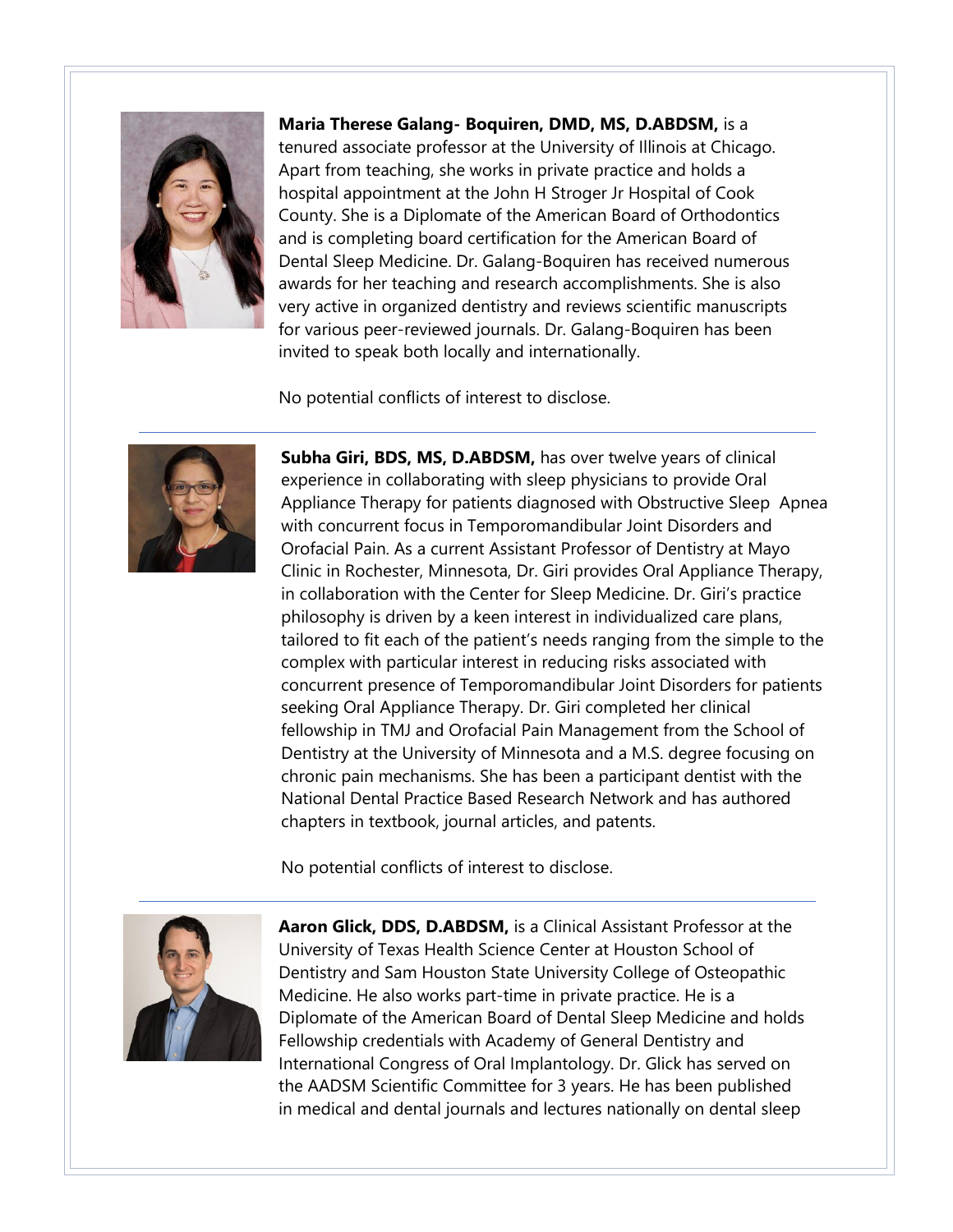medicine and digital/software technologies.

No potential conflicts of interest to disclose.



**Michael Hnat, DMD, D.ABDSM,** is the Dental Director of "Pittsburgh Dental Sleep Medicine" in McMurray, PA. His dental sleep medicine facility has been accredited by the AADSM since 2012. His practice focuses on dental sleep medicine and the treatment of temporomandibular disorders. Dr Hnat holds Diplomate status with the American Board of Dental Sleep Medicine and the American Board of Craniofacial Dental Sleep Medicine. He currently serves as Chair of the Accreditation and the Professional Ethics Committees of the AADSM. As Clinical Assistant Professor at the West Virginia University School of Dentistry he teaches dental sleep medicine to the dental and hygiene students and provides oral appliance therapy to patients in the faculty clinic. He lectures nationally and internationally to dentists and other health professionals and his passion in this field is evident in the standard of care delivered to his patients and in his lectures.

No potential conflicts of interest to disclose.



**Michael Howell, MD**, is the Associate Professor, Department of Neurology at the University of Minnesota. Dr. Howell is a neurologist who specializes in sleep disorders. His clinical interests include sleepwalking and related disorders such as REM Sleep Behavior Disorder, Sleep Related Eating Disorder, sleep seizures and other violent sleep behaviors. Dr. Howell's research interests include characterizing the relationship between sleep and neurological disorders and determining whether these processes are reversible with current or experimental therapies. He is also interested in the relationship between sleep and obesity. Specifically, he is investigating whether poor sleep as a result of sleep deprivation or of sleep disorders leads to or contributes to the current global obesity pandemic.

No potential conflicts of interest to disclose.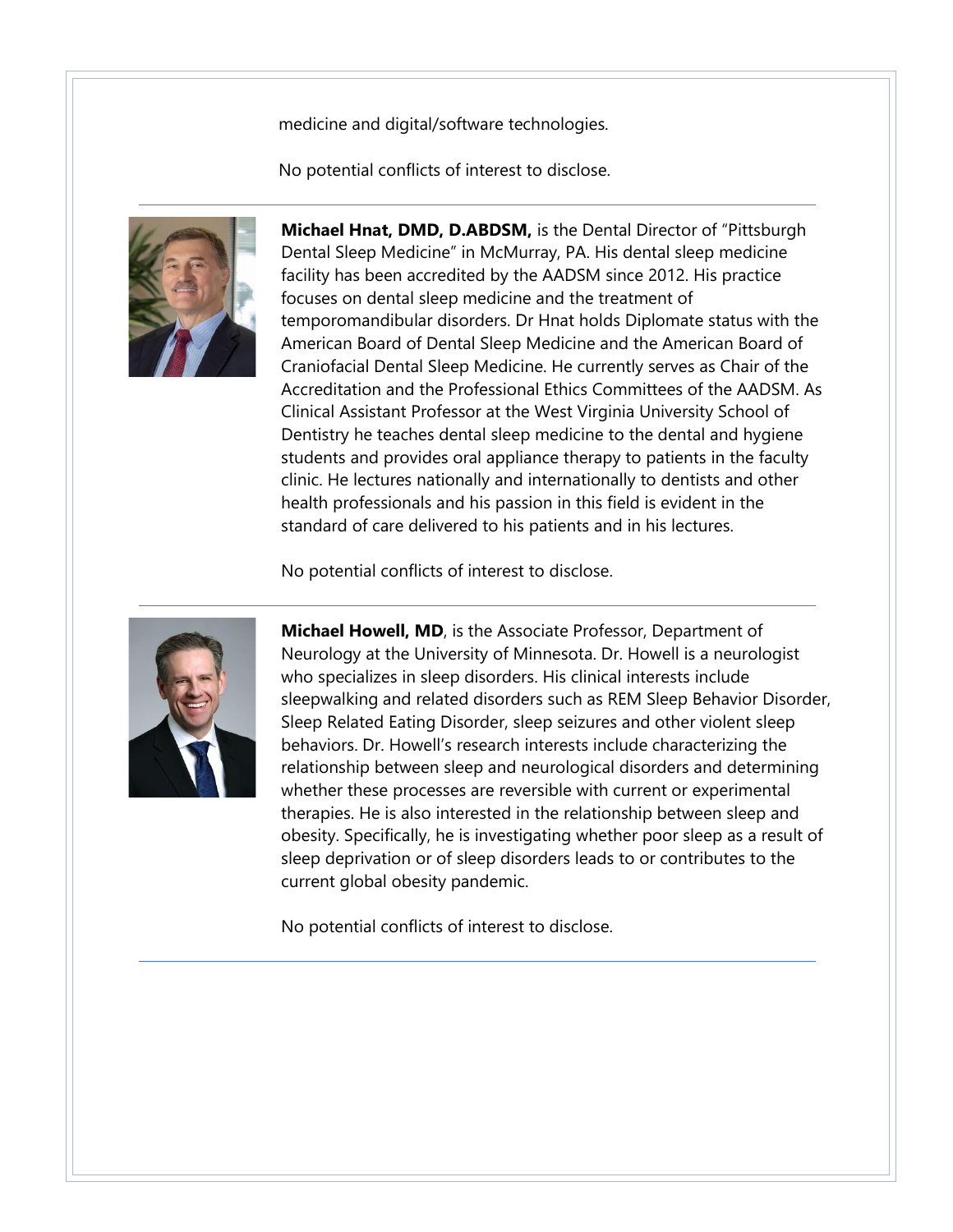

**Paul Levine, DDS, D.ABDSM,** served as Clinical Assistant Professor at the University of Texas School of Dentistry at Houston in the department of General Practice and Dental Public Health from 2014-2021. He served as course director for a predoctoral dental sleep medicine course and earned his dental degree from UT Health School of Dentistry at Houston in 1982. He is a member of the American Academy of Dental Sleep Medicine and a Diplomate of the American Board of Dental Sleep Medicine. In addition, Dr. Levine currently serves as chair of the AADSM Academic Dental Sleep Medicine Council Steering Committee. He continues to focus on teaching dental sleep medicine to help the dental community recognize the importance of screening for sleep-related breathing disorders.

No potential conflicts of interest to disclose.



**Jonathan Lown, MD**, is board-certified in internal medicine, sleep medicine and lipidology, and is the Clinical Director at Delta Sleep Center of Long Island. Selected as a member of the national medical honor society, Alpha Omega Alpha in 1992, Dr. Lown graduated medical school, Magna Cum Laude in 1995. From 1995 through 1998 he completed his residency and internship at Columbia Presbyterian Medical Center. In addition to private practice and frequent lecturing, Dr. Lown currently serves as Clinical Assistant Professor of Medicine for Stonybrook University's Medical School. He is holds two Diplomate statuses with the American Board of Internal Medicine in Sleep Medicine as well as Internal Medicine.

No potential conflicts of interest to disclose.



**Mariona Mulet Pradera, DDS, MS, D.ABDSM** is the Associate Program Director of the Orofacial Pain Graduate Program at the University of Minnesota. Dr. Mulet earned her dental degree from the University of Barcelona in 1998. She later completed her two-year master program in Orofacial Pain from the University of Minnesota in 2003. Dr. Mulet is a Diplomate of the American Board of Orofacial Pain and a Diplomate of the American Board of Dental Sleep Medicine. She provides care to patients with orofacial pain disorders in a multidisciplinary clinical setting at Health Partners Group in Minnesota.

No potential conflicts of interest to disclose.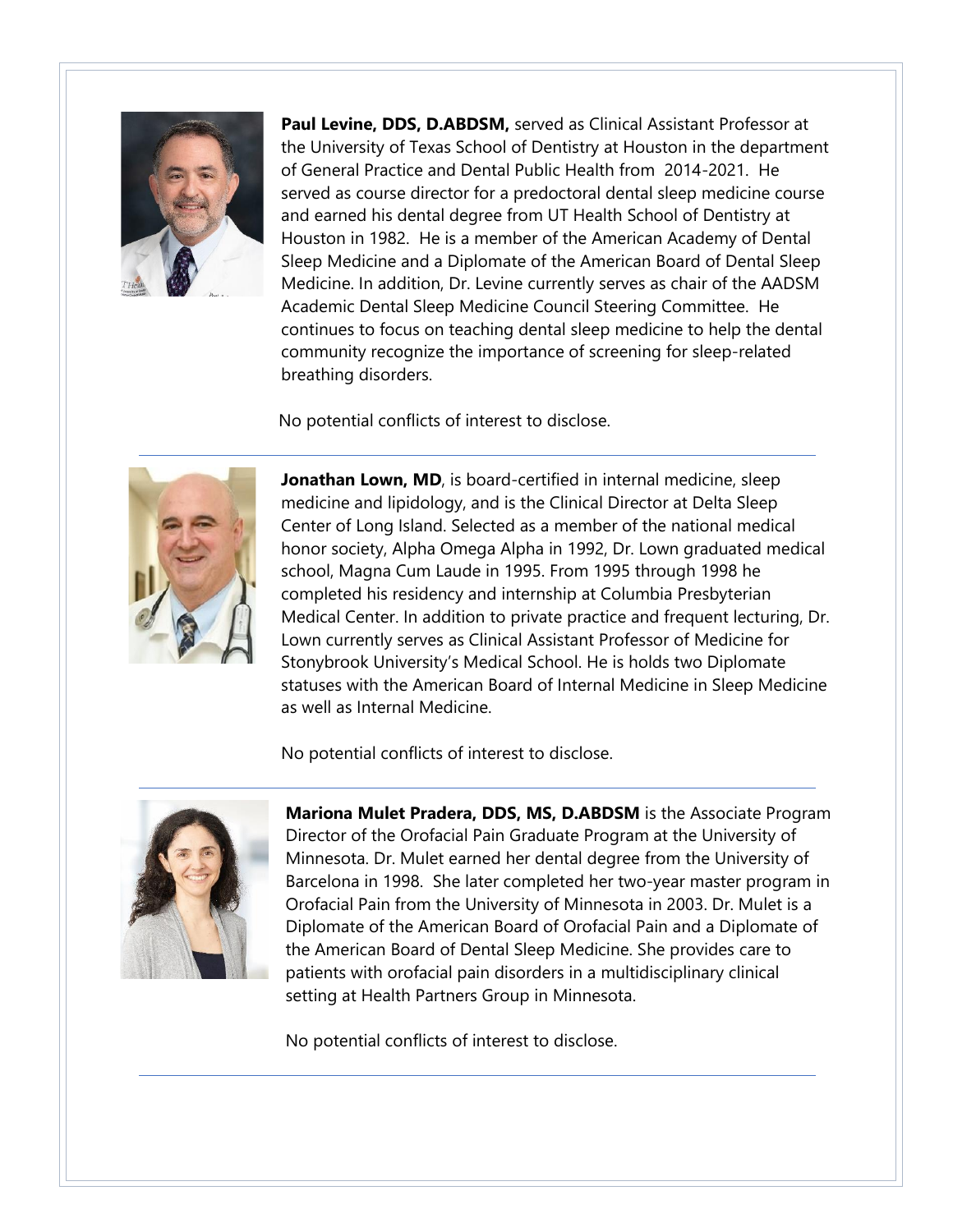

**Michael Pagano, DDS, D.ABDSM**, grew up in southeast Wisconsin, and attended dental school at the University of Iowa and then served Active Duty in the Army at Fort Riley, Kansas. During this time, he worked alongside multiple dental specialists in a world-class facility providing excellent dental care to soldiers using the latest dental technology. His clinical success as a general dentist was recognized and Dr. Pagano was selected to train in the field of Dental Sleep Medicine. He established the Dental Sleep Medicine at Fort Riley which became one of the Army's most successful programs, and he was selected to be an instructor for Army dentists treating soldiers suffering from snoring and obstructive sleep apnea. He has lectured nationally at major dental conferences and incorporates new technology and the latest dental materials into his practice. He regularly attends continuing education courses to provide the highest level of care to his patients.

No potential conflicts of interest to disclose.



**Belinda Postol, RN**, has been actively involved with her husband's dental practice from its inception in 1995. As the business manager, she is involved with all aspects of the practice. Since 2007, she has been intricately involved with dental sleep medicine, developing protocols and strategies for insurance, communication with sleep physicians, and consultations with patients. She has trained with dental sleep physicians around the country and brings both a thorough knowledge of obstructive sleep apnea and understanding of the medical arena. She has spoken across the country with the AADSM and university-based programs. In addition to working at the dental practice, Belinda had worked at SSM Health Cardinal Glennon Children's Hospital on a part-time basis until her retirement in June 2019 after 31 years. She continues to expand her knowledge in the areas of sleep and medical insurance.

No potential conflicts of interest to disclose.



**Noah S. Siegel, MD**, is board-certified in both Sleep Medicine and Otolaryngology Head and Neck Surgery. Dr. Siegel serves as the Director of Sleep Medicine and Surgery at Massachusetts Eye and Ear, a Harvard Medical School teaching hospital in Boston. He is the Medical Director of Otolaryngology for Massachusetts Eye and Ear's Longwood facility in addition to several other sleep laboratories in the Boston area. Dr. Siegel is clinical faculty at Massachusetts General Hospital and in the division of Craniofacial pain, TMD and Sleep at Tufts Dental School.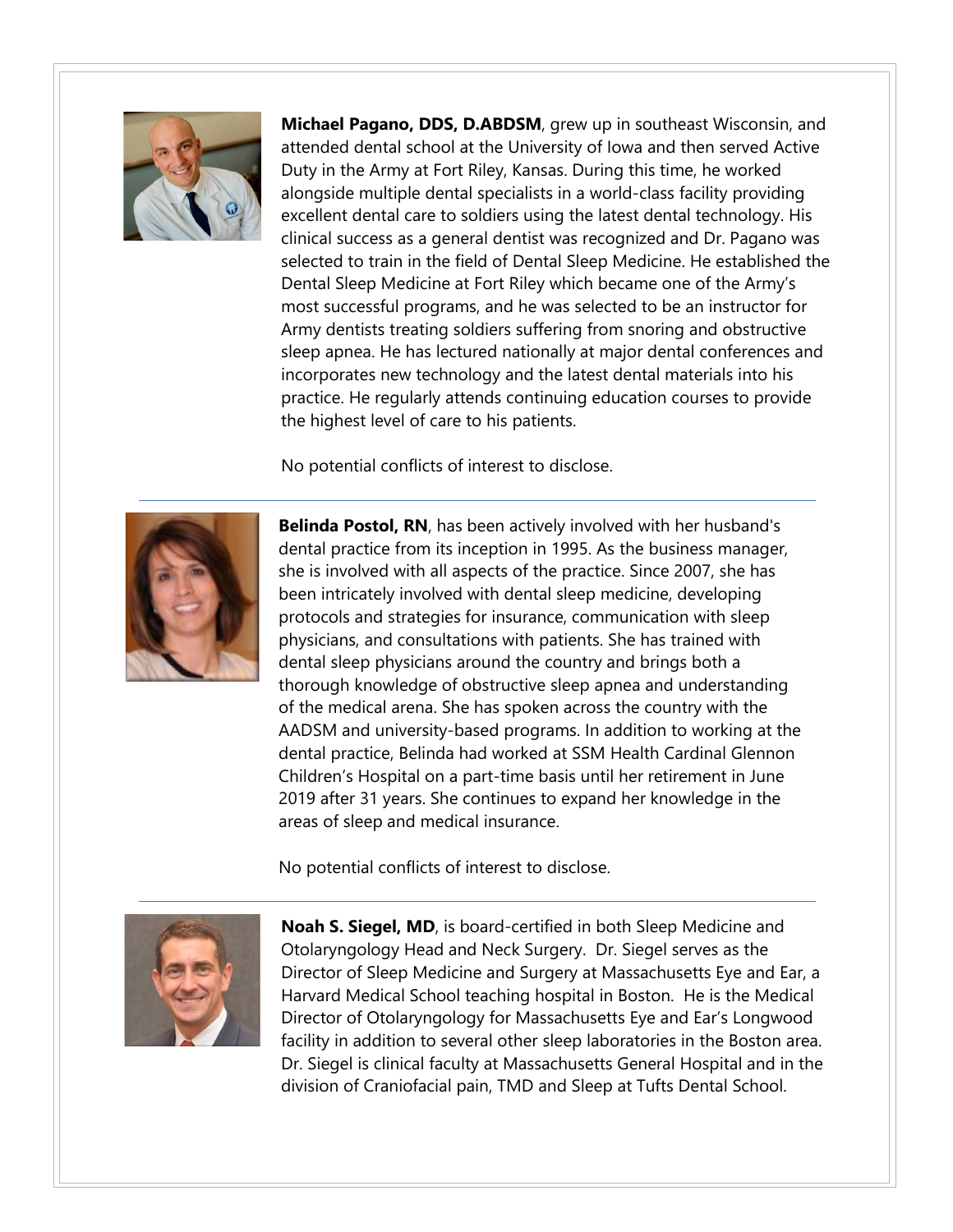Having graduated Magna Cum Laude from the University of Michigan Medical School in Ann Arbor in 1995, he completed his general surgery internship at Northwestern University followed by a residency at Harvard University in Otolaryngology- Head and Neck Surgery. He has been boarded in Sleep Medicine since 2008. Maintaining an active medical practice with primary interest in sleep disorders, allergy and chronic sinusitis, he regularly lectures at medical and dental sleep courses and training programs.

No potential conflicts of interest to disclose.



**Irina Trosman, MD** is a graduate of the University of Chicago Pritzker School of Medicine and the University of Chicago Pediatric residency program. She received additional training in Sleep Medicine at the Northshore Sleep Medicine Center. Dr. Trosman has been with Lurie Children's Hospital for 19 years and is presently an Interim Director of the Lurie Children's Hospital Sleep Medicine Center. In addition to an extensive educational experience with medical students, residents, and fellows, Dr. Trosman has been collaborating with her Sleep Medicine colleagues from all over the world, Otolaryngologists, Developmental Pediatricians, Neurologists, Dentists, Psychologists, and Orthodontists. Dr. Trosman presented at the national pediatric sleep medicine conferences, Pediatric American Thoracic Society Meetings, Grand Rounds, Pediatric Conferences, and the Chicago Dental Society meeting. She is currently involved in clinical research and building interdisciplinary clinics for pediatric patients with sleep disorders. Dr. Trosman is a Board Member of the Illinois Sleep Medical Society and co-chair of the Pediatric Committee.

No potential conflicts of interest to disclose.



**Alex Vaughan, DDS**, is a board-certified Orofacial Pain specialist and co-founder of Virginia Total Sleep in Richmond Virginia. Having started his dental career in the front office, he was "insurance minded" from the beginning. Seeing the urgent need for dental sleep medicine and orofacial pain services, he co-founded his practice with Dr. Michael Pagano on the foundation of medical billing and cuttingedge technology. By combining electronic medical records and his billing expertise, Virginia Total Sleep has reduced patient costs by 90% all while maximizing revenue and case acceptance rate.